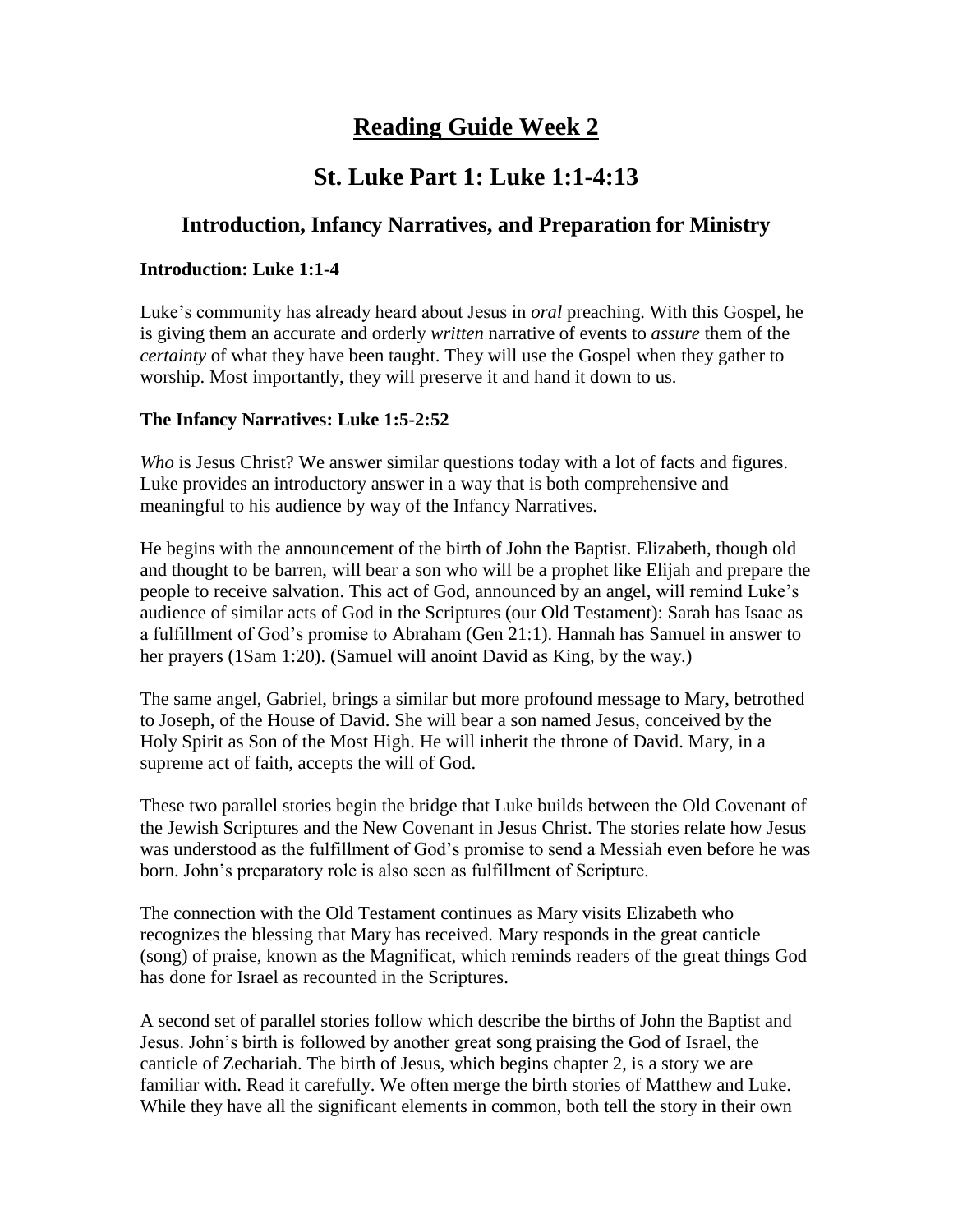distinctive way. There is a great deal of symbolism in Luke's birth story that is meaningful to his community: Jesus is born in Bethlehem, "the city of David;" the angel of the Lord *proclaimed the good news* (anticipating the Church's *proclamation of the gospel*); shepherds are involved (David was a shepherd, Jesus, the Great Shepherd); the child is lying in a manger (a feeding trough for animals, suggesting his role as "the bread of life").

Luke moves on to an account of Jesus' presentation in the Temple, an occasion for the third great song of praise, the canticle of Simeon, a devout man who had been promised by the Holy Spirit that he would live to see the Messiah. In thanking and praising God, Simeon indicates a theme that runs through Luke: the Messiah will offer salvation not only to the Jews but also to the Gentiles. Luke concludes the Infancy Narratives by telling the story of the 12 year old Jesus, on a Passover trip to Jerusalem, being accidently left behind. His parents find him discussing religious questions "in my Father's house" - the Temple.

With the Infancy narratives, Luke answers the question "*Who is Jesus Christ?*" in a comprehensive and meaningful way to a primarily Gentile audience (who are nevertheless familiar with the Jewish Scriptures). Luke has located Jesus historically in time and place with well-known figures in the larger Roman world like Herod and Caesar Augustus. Jesus is not a myth. Connections are made between Jesus, Old Testament prophecy and the long awaited Messiah of the House of David. Finally Jesus is presented in such a way as to foreshadow his offer of salvation to Gentiles as well as to the Jews. Luke is able to do all this by combining history and story in the Infancy Narratives in a way that *interprets* historical events as well as earlier Scripture. Matthew will combine the same basic historical events in a slightly different story in order to make it more meaningful to his audience of Jewish Christians. Though the stories of Luke and Matthew may differ in some details, they both are "true" answers to the question, "*Who is Jesus Christ?*"

I'd like to point out how profoundly the Infancy Narratives in Luke affect our spiritual life as Catholics: These stories give us the five "Joyful Mysteries" of the Rosary (the Annunciation, the Visitation, the Birth of Jesus, the Presentation, and Finding the Child Jesus in the Temple). The Canticles of Mary (the Magnificat), Zechariah (the Benedictus), and Simeon (the Nunc Dimittis) are respectively, the evening, morning, and night prayers of the Liturgy of the Hours. Finally, the hymn of the angels, "*Glory to God in the Highest*," is the beginning of the *Gloria* we use at Mass.

#### **Preparation for Ministry: Luke 3:1-4:15**

Luke now jumps ahead to relate the beginning of the adult ministries of John the Baptist and Jesus. Their stories are again told in parallel. Notice also that Luke begins with a detailed reference to well-known historical benchmarks: the "fifteenth year" of Tiberius Caesar, and the offices held by Pilate, Herod, his brother Philip, Caiaphas, etc. He is again emphasizing that he is presenting history not myth.